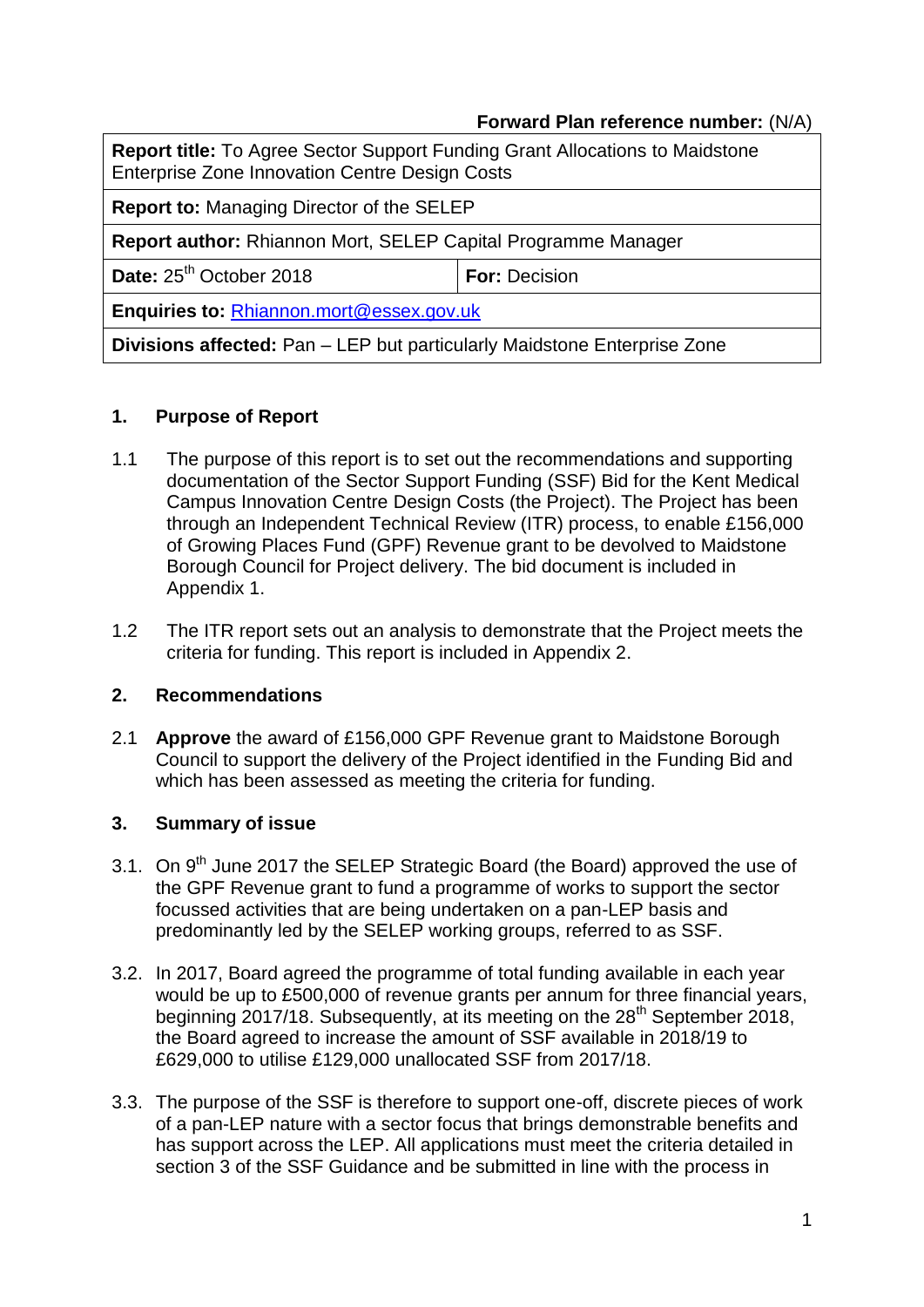section 4 of the same. This process ensures that the funding is allocated in accordance with the requirements of the SELEP Assurance Framework.

- 3.4. Maidstone Borough Council has submitted a bid for SSF of £156,000 to support the delivery of design work for the Project at Kent Medical Campus Enterprise Zone.
- 3.5. The Board endorsed the bid for funding on the 28<sup>th</sup> September 2018 and has also been endorsed by the Kent and Medway Economic Partnership (KMEP) in July 2018.

# **4. Project Summary**

- 4.1. Maidstone Borough Council is requesting £156,000 SSF grant to contribute towards covering the cost of anticipated total design stage costs of £260,000 for the development of an Project
- 4.2. The 2,787sqm (30,000 sqft.) Innovation Centre will offer SMEs focused on life science, healthcare and med-tech activities access to a combination of highgrade office accommodation and business support providing a nurturing environment for start-ups and growing businesses. In doing so the Innovation Centre seeks to address a significant under provision by the private sector in the SELEP area. The centre will also provide conferencing and meeting space to assist in the formation of a "research hotel" where businesses, academics and medical professionals can collaborate to enable new ideas to be developed and introduce new products to the market.
- 4.3. The Project will contribute to delivering the objectives of the existing SELEP Strategic Economic Plan, accelerating the delivery of new employment space and providing support for the emerging life sciences sector. The Project also responds to the UK's Industrial Strategy which emphasises the need to invest in science, research and innovation to ensure the UK become a more innovative economy.
- 4.4. Maidstone Borough Council has applied for European Regional Development Fund (ERDF) grant to help finance the construction of the facility in tandem with the provision of an extensive business support programme across the SELEP area; however, the design element of the Innovation Centre cannot be funded through this means and Maidstone Borough Council is therefore anticipated to incur these initial costs. The grant secured from the SSF will be used to develop the design of the Innovation Centre so as to enable a construction start date of Spring 2019, subject to ERDF and planning consent being confirmed.

# **5. Project Funding**

5.1. The total cost of the Project is estimated at £260,000, as set out in Table 1 below. This excludes the cost of specialist surveys needed to satisfy the requirements of planning application e.g. arboricultural, ecological, archaeological surveys. The overall cost of delivering the Innovation Centre,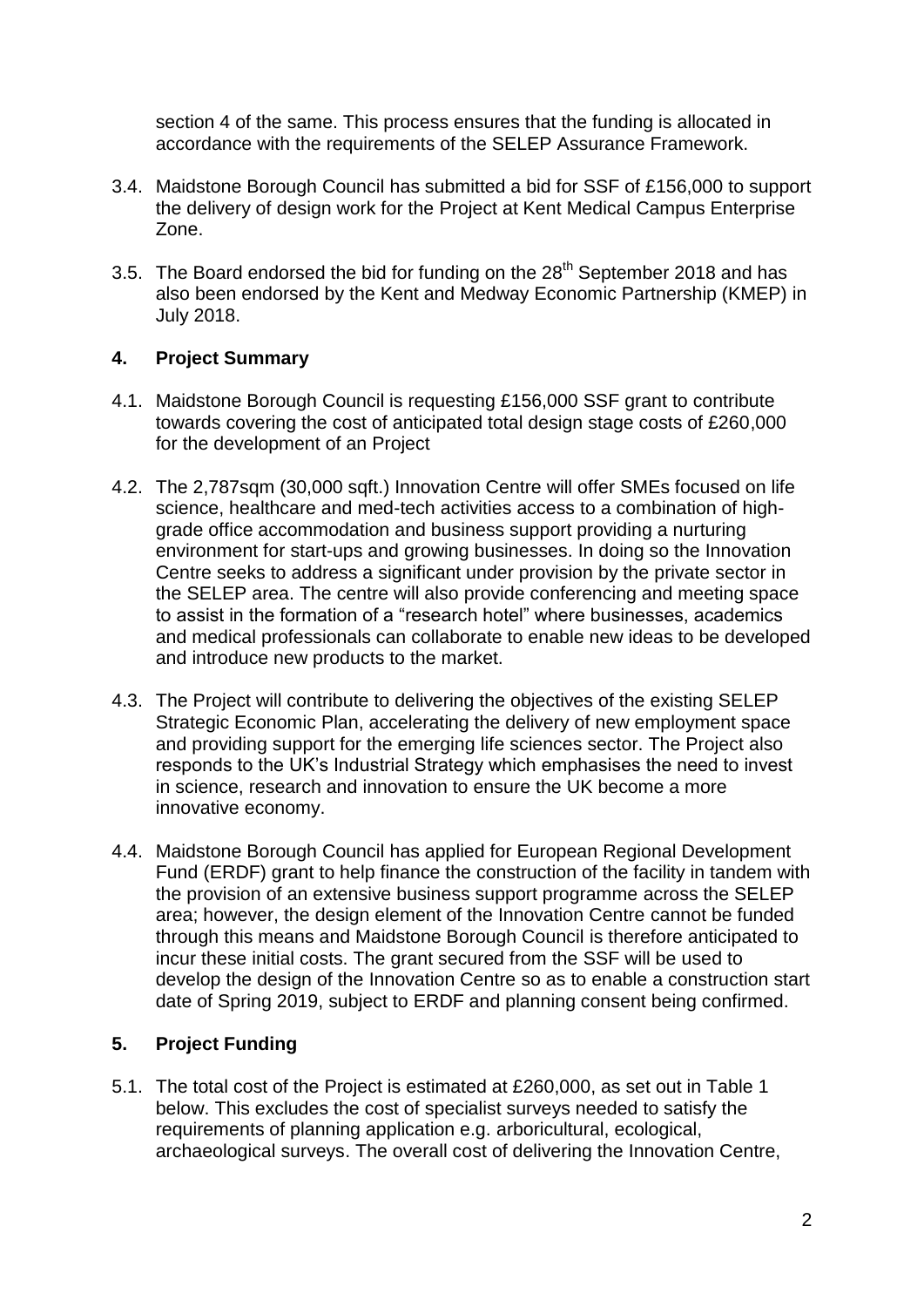including the purchasing of land and the construction cost, is estimated at £11,326,037.

| <b>Source</b>              | 2018/19 | 2019/20 | <b>Total</b> |
|----------------------------|---------|---------|--------------|
| <b>Sector Support Fund</b> | 93,600  | 62,400  | 156,000      |
| Maidstone Borough Council  | 62,400  | 41,600  | 104,000      |
| Total                      | 156,000 | 104,000 | 260,000      |

# **Table 1: Project Funding breakdown (£s)**

- 5.2. The match funding for the Project, as set out in Table 1 above, has been confirmed by Maidstone Borough Council. However, the funding package to cover the full construction cost of the project has not yet been confirmed.
- 5.3. An ERDF bid has been submitted for £4.84m to help fund the construction and land acquisition costs. The outcome of this funding application is due to be determined in January 2019. The Board were made aware of this risk as part of their consideration of the Project for SSF.
- 5.4. If the ERDF bid is unsuccessful then alternative funding sources will be considered. Maidstone Borough Council have confirmed their commitment to this Project and in the worst case would return to the scheme in several years' time when business rates collected from the Enterprise Zone reach a sufficient amount to reduce the Council's risk to deliver the Innovation Centre without external contributions. The survey work and design work being undertaken as part of this Project is relevant and transferrable if this scenario occurred.
- 5.5. In addition to the ERDF sought towards the cost of land purchases, Maidstone Borough Council will be providing a further £6.3m towards the delivery of the Innovation Centre.
- 5.6. Furthermore, there is £2.18m anticipated revenue costs, of which £946,230 has been requested from ERDF, with the remaining £1.24m to be financed by Maidstone Borough Council.

# **6. Issues for consideration**

# 6.1. **Risks and Dependencies**

6.1.1. There is an inherent Project risk due to the uncertainty of the ERDF sought to help fund the construction of the Innovation Centre. If the ERDF bid is not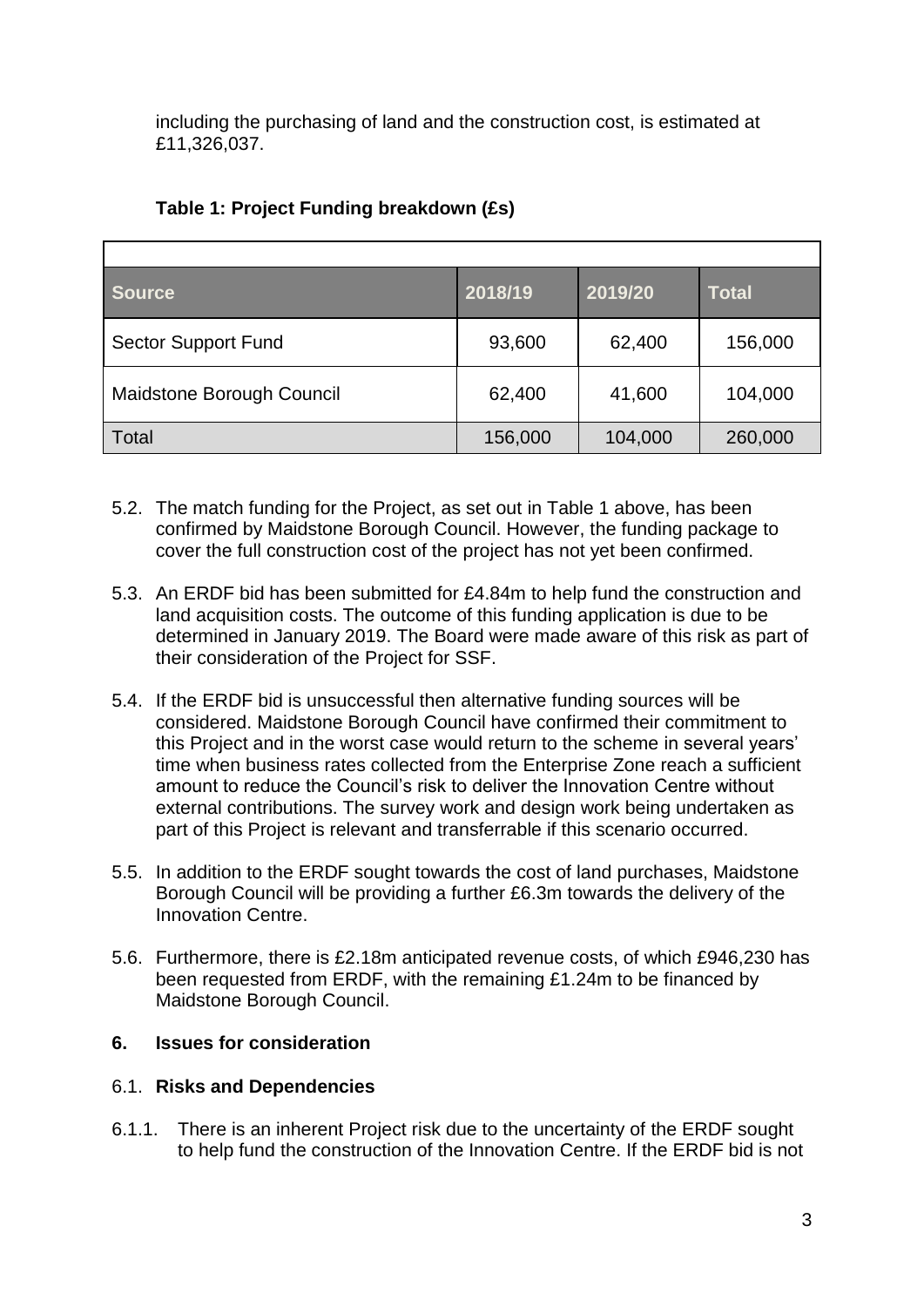successful then the delivery of the project will be delayed until an alternative funding source is identified.

- 6.1.2. The ITR of the Project has raised questions as to the pan-LEP nature of the Project. Additional clarification has been provided by Maidstone Borough Council which states that whilst the Innovation Centre itself will be located at the Kent Medical Campus in Maidstone, the Project is part of the wider Medtech Innovation Programme (the Programme) which will be delivered across SELEP.
- 6.1.3. The Programme is a business incubation and acceleration programme to support entrepreneurs and innovators in the early stages of business development and growth, usually in the idea formation and viability testing stages. Delivery will involve strategic partners such as Anglia Ruskin and the SELEP areas' universities, along with the Growth Hubs and other relevant organisations across all federated areas.
- 6.1.4. Finally, the application form identifies a risk that the build cost for the Innovation Centre may be higher than anticipated following receipt of tenders for the construction of the building. This will be mitigated through the design stage with an Employer's Agent and cost consultant working with the design commission team to ensure the design process is checked against costs at key stages.

#### **7. Outcome of ITR Process** *(Accountable Body Comments)*

- 7.1. The Accountable Body has independently assessed the Project Bid Document and has confirmed that the Project meets the criteria for funding, including the Assurance Framework requirement with regard to the expectation that high value for money will be achieved.
- 7.2. The economic appraisal has quantified the Project benefits as £9,736,159 over the next ten years. These benefits have been calculated based on the expected Business Rates yield, jobs output and the delivery of business space.
- 7.3. On an assumption that the Innovation Centre would be delayed by a year without the SSF contribution to the Project then the Business Rates forgone would total an estimates £375,800. Relative to the public sector contribution to the Project of £260,000 this would indicate a Benefit Cost Ratio (BCR) of 1.45:1.
- 7.4. Although the BCR does not meet the threshold of 2:1 required to demonstrate high value for money, additional, unquantified benefits have been identified which fulfil the criteria for high value for money as defined by exemption 1 in the SELEP Assurance Framework.

Exemption 1: This may be applied where a project does not present High Value for Money (a Benefit Cost Ratio of over 2:1); but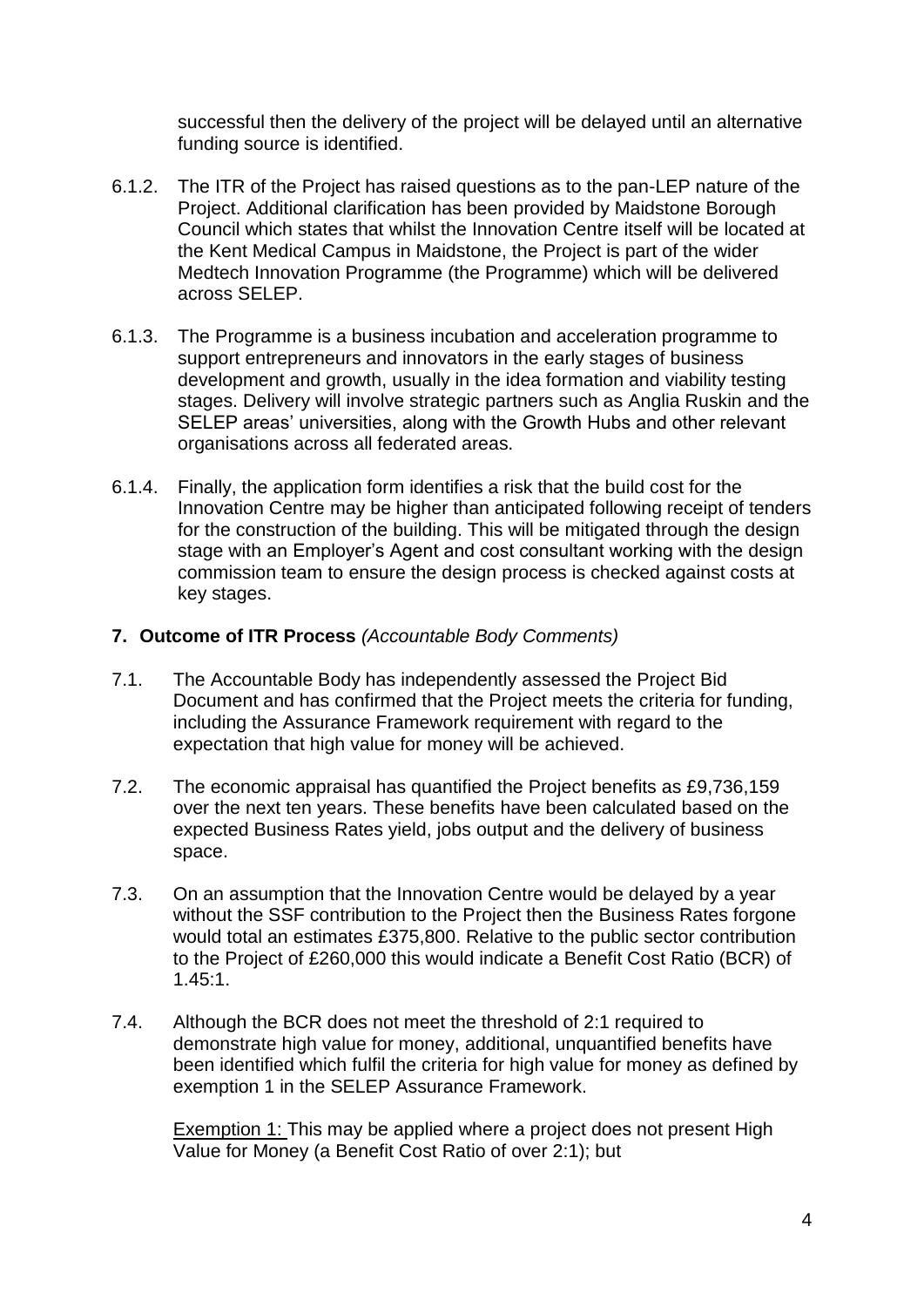- has a Benefit Cost Ratio value of greater than 1.5:1; or
- where the project benefits are notoriously difficult to appraise in monetary terms.

Exemption 1 will only apply if the following conditions are satisfied:

- (1) The funding sought from SELEP in relation to the project must be less than £2.0m and to conduct further quantified and monetised economic appraisal would be disproportionate; and
- (2) where there is an overwhelming strategic case (with minimal risk in the other cases); and
- (3) there are qualitative benefits which, if monetised, would most likely increase the benefit-cost ratio above 2:1.

#### **8. Financial implications** *(Accountable Body Comments)*

8.1. Up to £629,000 of the GPF revenue grant was made available in 2018/19 to support the SSF. There is sufficient funding available to support the request for this Project, as set out in the following table:

|                                                                                                                                                                                                                                                                                                                                                                     | <b>Strategic</b><br><b>Board</b><br><b>Endorsement</b> | 2018/19<br>£                           |
|---------------------------------------------------------------------------------------------------------------------------------------------------------------------------------------------------------------------------------------------------------------------------------------------------------------------------------------------------------------------|--------------------------------------------------------|----------------------------------------|
| Available Fund Balance                                                                                                                                                                                                                                                                                                                                              |                                                        | 629,000                                |
| Total seeking approval following board endorsement<br>Kent Medical Campus Enterprise Zone – Innovation Centre<br>Design Work<br>Good Food Growth Campaign<br>Future Proof: Accelerating Delivery of High Quality<br>Development across the LEP<br>Planning and prioritising future skills, training and business<br>support needs for rural businesses across SELEP | 28-Sep-18<br>28-Sep-18<br>28-Sep-18<br>28-Sep-18       | 156,000<br>60,400<br>110,000<br>96,000 |
| Total endorsed                                                                                                                                                                                                                                                                                                                                                      |                                                        | 422,400                                |
| <b>Balance following approval</b>                                                                                                                                                                                                                                                                                                                                   |                                                        | 206,600                                |

Table 2: Sector Support Fund Summary

- 8.2. This grant is a fixed maximum contribution to the Project; any Project overspends incurred will be required to be addressed by the Project delivery partner.
- 8.3. It should be noted that the ERDF which is sought to deliver the Innovation Centre, following the completion of the Project, has not yet been confirmed, which represents a risk to delivery and to the realisation of the potential benefits.
- **9. Legal implications** *(Accountable Body Comments)*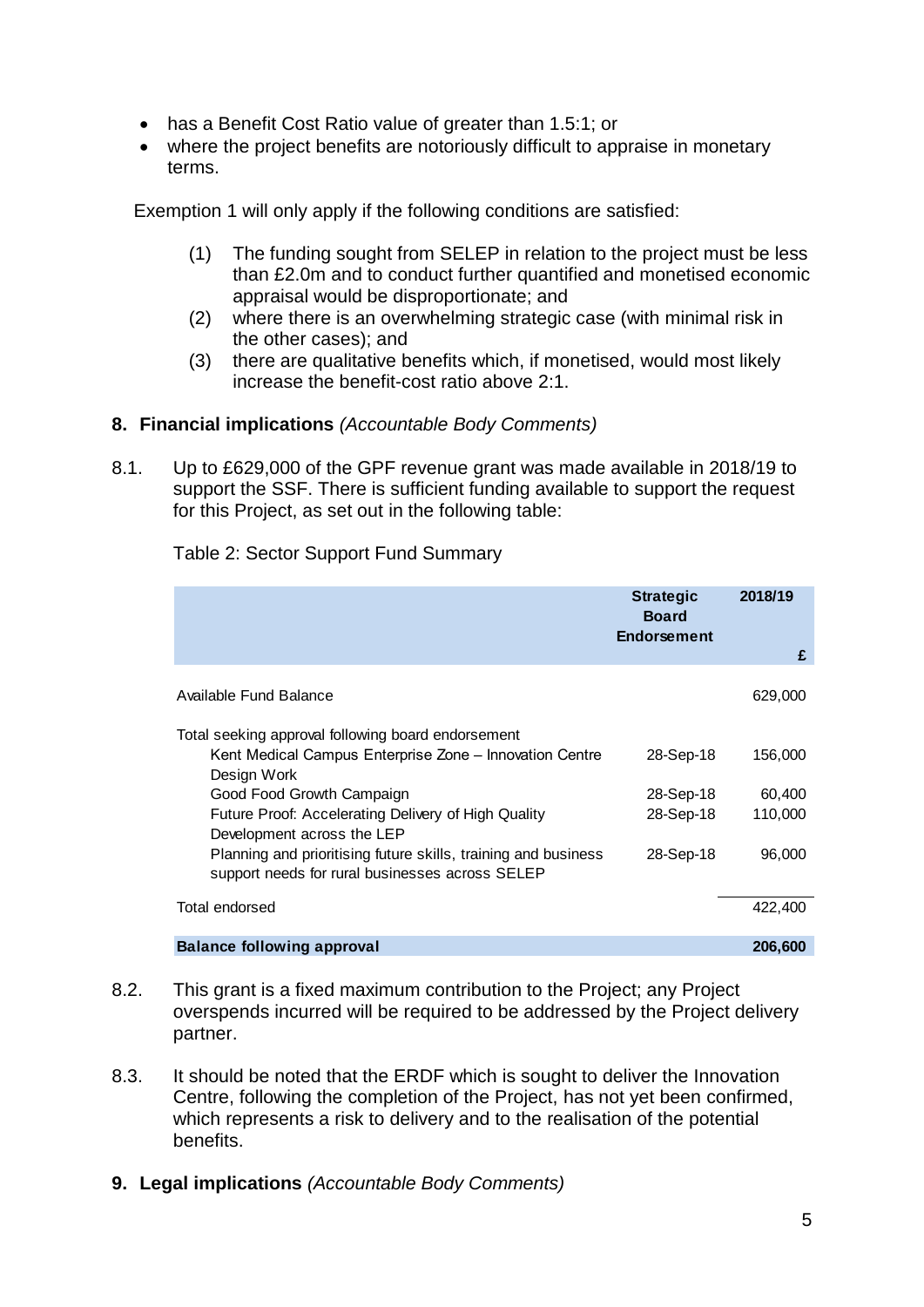9.1. The grant will be transferred to Maidstone Borough Council via a grant agreement with the Accountable Body; the grant agreement will include a requirement for claw back of the funding if it is not fully expended or not expended in line with the Project Bid Document.

#### **10. Equality and Diversity implications**

- 10.1. Section 149 of the Equality Act 2010 creates the public sector equality duty which requires that when a public sector body makes decisions it must have regard to the need to:
	- (a) Eliminate unlawful discrimination, harassment and victimisation and other behaviour prohibited by the Act
	- (b) Advance equality of opportunity between people who share a protected characteristic and those who do not.
	- (c) Foster good relations between people who share a protected characteristic and those who do not including tackling prejudice and promoting understanding.
- 11.2 The protected characteristics are age, disability, gender reassignment, pregnancy and maternity, race, religion or belief, gender and sexual orientation.
- 11.3 In the course of the development of the project business cases, the delivery of the project and the ongoing commitment to equality and diversity, the promoting local authority will ensure that any equality implications are considered as part of their decision making process and were possible identify mitigating factors where an impact against any of the protected characteristics has been identified.

# **12 List of appendices**

- 12.1 Appendix 1 Project Bid Document
- 12.2 Appendix 2 Independent Technical Review report

# **13 List of Background papers**

- 13.1 Sector Support Funding Guidance
- 13.2 SELEP Assurance Framework
- 13.3 Minutes of the Strategic Board Meeting 28<sup>th</sup> September 2018
- 13.4 Additional clarification from Maidstone Borough Council

| <b>Role</b>                      | <b>Date</b> |
|----------------------------------|-------------|
| <b>Accountable Body sign off</b> |             |
| <b>Stephanie Mitchener</b>       | 04.12.2018  |